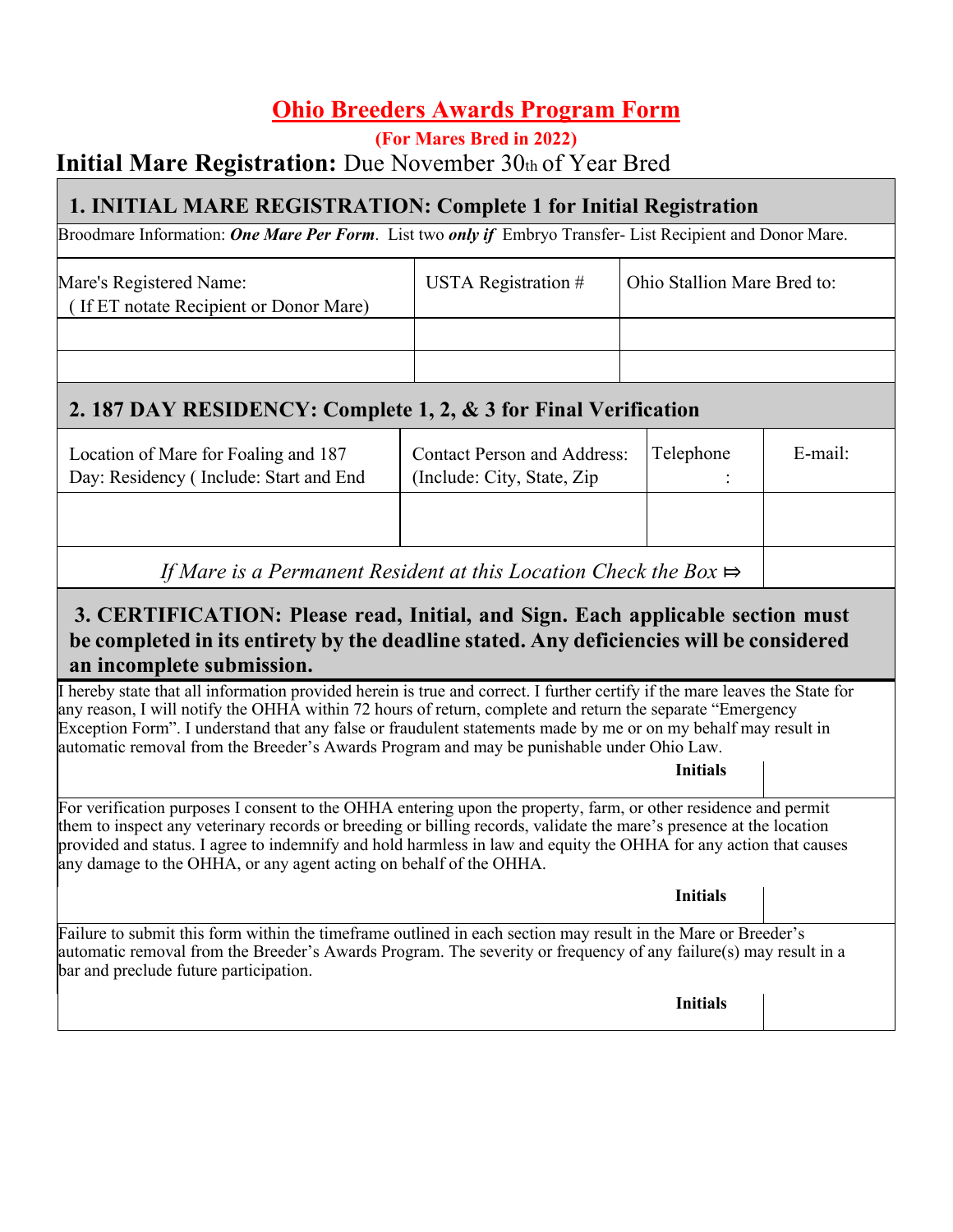The Ohio Harness Horsemen's Association reserves all rights including the ability to make changes to the program or abolish the program in its entirety in their complete and unfettered discretion. Program rules for the program year are included by reference herein. All decisions made by the OHHA on all matters concerning the Breeder's Awards Program is Final. Upon remittance, the Ohio Harness Horsemen's Association shall be completely held harmless and indemnified in any dispute, claim, or loss incurred by any party and specifically by the Breeder listed First on the Mare's United States Trotting Association's Registration. Any subsequent action or claim arising from the Breeder's Awards Program must first be arbitrated prior to initiating any claim in Court or with any Administrative Agency. At law, the Court of Common Pleas of Franklin County, Ohio has exclusive jurisdiction over any claims.

|                                                                                                                                                                                                                 | <b>Initials</b>                                                        |
|-----------------------------------------------------------------------------------------------------------------------------------------------------------------------------------------------------------------|------------------------------------------------------------------------|
| <b>Authorized Signature</b>                                                                                                                                                                                     | $\mathbf{Date:}(\text{mm}/\text{dd}/\text{y}\text{y}\text{y}\text{y})$ |
| Include the Initial Registration Fee - Payable to the Ohio Harness Horsemen's<br><b>Association</b>                                                                                                             | <b>\$20</b>                                                            |
| Include applicable OHHA Membership Fee for all Breeders (per USTA Breed<br>Registry) \$65-Full Active Membership, \$25-Business Entity Only                                                                     |                                                                        |
| <b>Total Remitted:</b>                                                                                                                                                                                          |                                                                        |
| Attach any additional documentation as outlined in each section and a completed W-9. Return to the OHHA: Via Fax:<br>1/1.001.0707.77.77.71.11.10.11<br>$\mathbf{r}$ and $\mathbf{r}$ is the set of $\mathbf{r}$ |                                                                        |

614-221-8726, Via E-mail: breedersawards@ohha.com, or via First Class Mail (Postage Pre-Paid) 2237 Sonora Drive, Grove City, Ohio 43123. The official Post Office Postmark or receipt time stamp at the OHHA office (whichever is earlier) will be recognized as the date of receipt.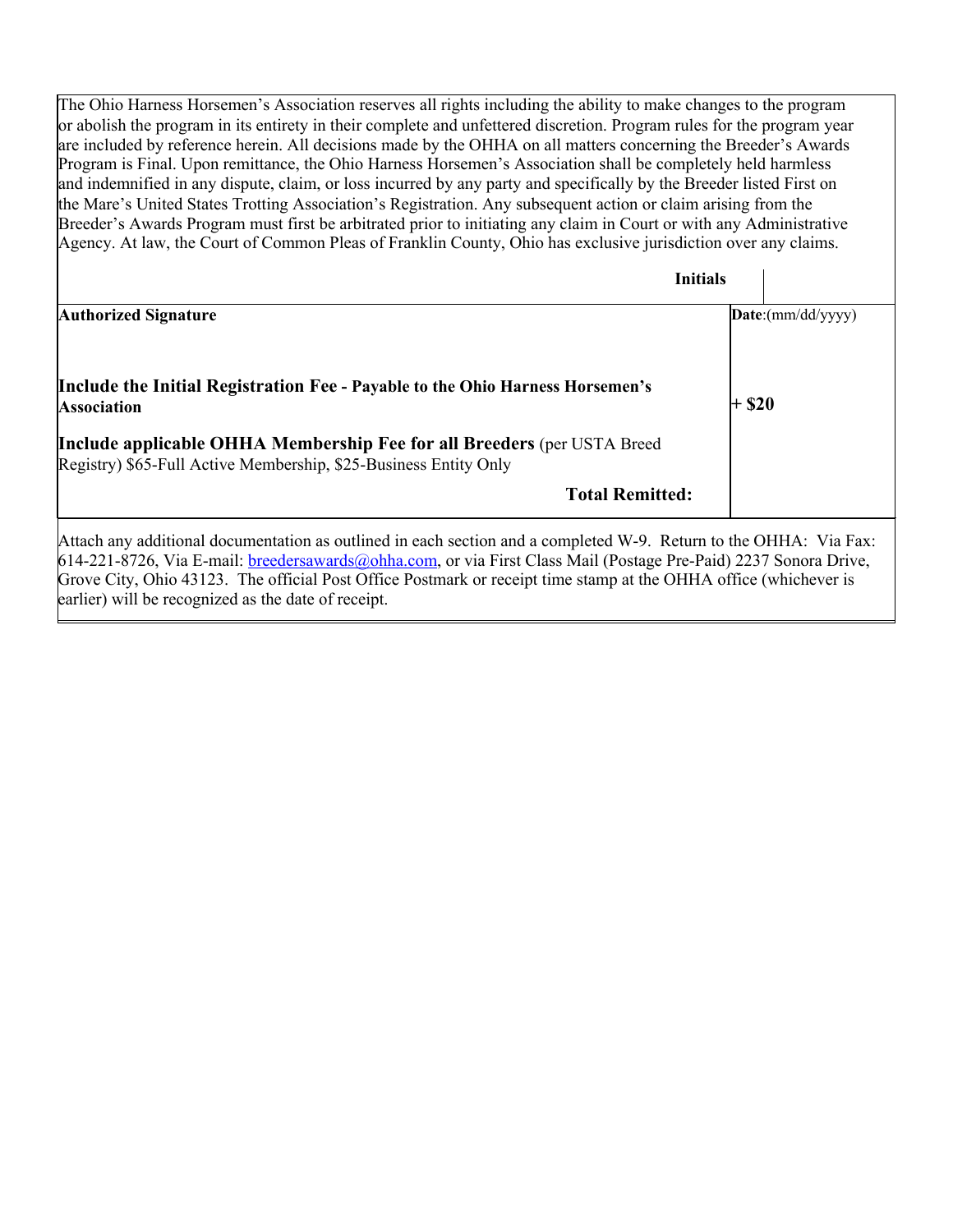**INSTRUCTIONS:** This form is intended to be used for all submissions except in the case of the mare being removed from the State of Ohio for an Emergency during the 187 day contiguous residency period. If the mare leaves the state for any reason during the 187 day contiguous residency period you must report that to the OHHA on the separate "Emergency Exception Form" within 72 hours of return. Each Section must be completely filled out by the November 30th deadline in the year the Mare was bred. The complete initial registration form and money to be paid must be postmarked or received (file stamped upon receipt) by the OHHA Office on or before the deadline date.

**Section 1:** This is the Initial Registration for the Mare. **ONE MARE PER FORM** unless you are breeding a mare via embryo transfer **only**. If utilizing embryo transfer, please provide **BOTH** the Donor Mare and the Recipient Mare's information in the space provided, use the Recipient Mare's information for Residency. All Membership Fees and \$20 Registration Fee shall be paid at Initial Registration. The Membership and/or Registration Fees will not be refunded or carried over to subsequent years.

**Section 2:** The Mare's 187 Day Residency Verification is the location the Mare will reside for the contiguous 187 Day mandatory residence in the year of foaling. If the expectation is that the Mare will split her time between two Ohio locations provide the details and expected start and end date that the Mare will reside at each location. If utilizing artificial insemination without moving the Mare back-and-forth, note that here. If the mare is a permanent resident at this location, check the box.

**Section 3: Certification and Signature Box**: Please initial each box to the right of the certifications acknowledging that you have read and accept the terms outlined in each section of the Certification. **Any time** a submission is made the Certifications must be initialed. The Breeder (as designated by the USTA's official Breed Registry) listed First on the Mare's United States Trotting Association's Registration shall sign the Forms each time they are submitted. Assumption of risk for signature by anyone other than the Breeder listed First on the Mare's United States Trotting Association's Registration is borne entirely by the Breeder listed First on the Mare's United States Trotting Association's Registration. Upon remittance, the Ohio Harness Horsemen's Association shall be completely held harmless and indemnified in any dispute, claim, or loss incurred by any party and specifically by the Breeder listed First on the Mare's United States Trotting Association's Registration.

**Remittance Amount:** The total amount for Registration per Mare due with each form is \$20. Beginning with mares registered and bred in 2018 (foals of 2019, forward), **All Breeders** (as designated by the USTA's official Breed Registry) are required to be Members of the Ohio Harness Horsemen's Association in the year of foaling only. The membership requirement applies to all Breeders and extends to any business entity or stable-Breeders and all affiliates/members of the business entity or stable as reported by the entity's United States Trotting Association's record. By way of example, Super Breeder, LLC is the Mare's United States Trotting Association's Breeder of Record for the Mare bred in 2022 that will foal in 2023. Super Breeder LLC has six affiliates/members. Super Breeder LLC must include its \$25 Membership fee and the six affiliates/members of Super Breeder, LLC must each pay the \$65 full-active Membership fee, the total remitted shall be \$435 (\$20 Mare Registration Fee + \$25 Super Breeder LLC Associate Membership + \$65 x 6 for affiliates of Super Breeder LLC).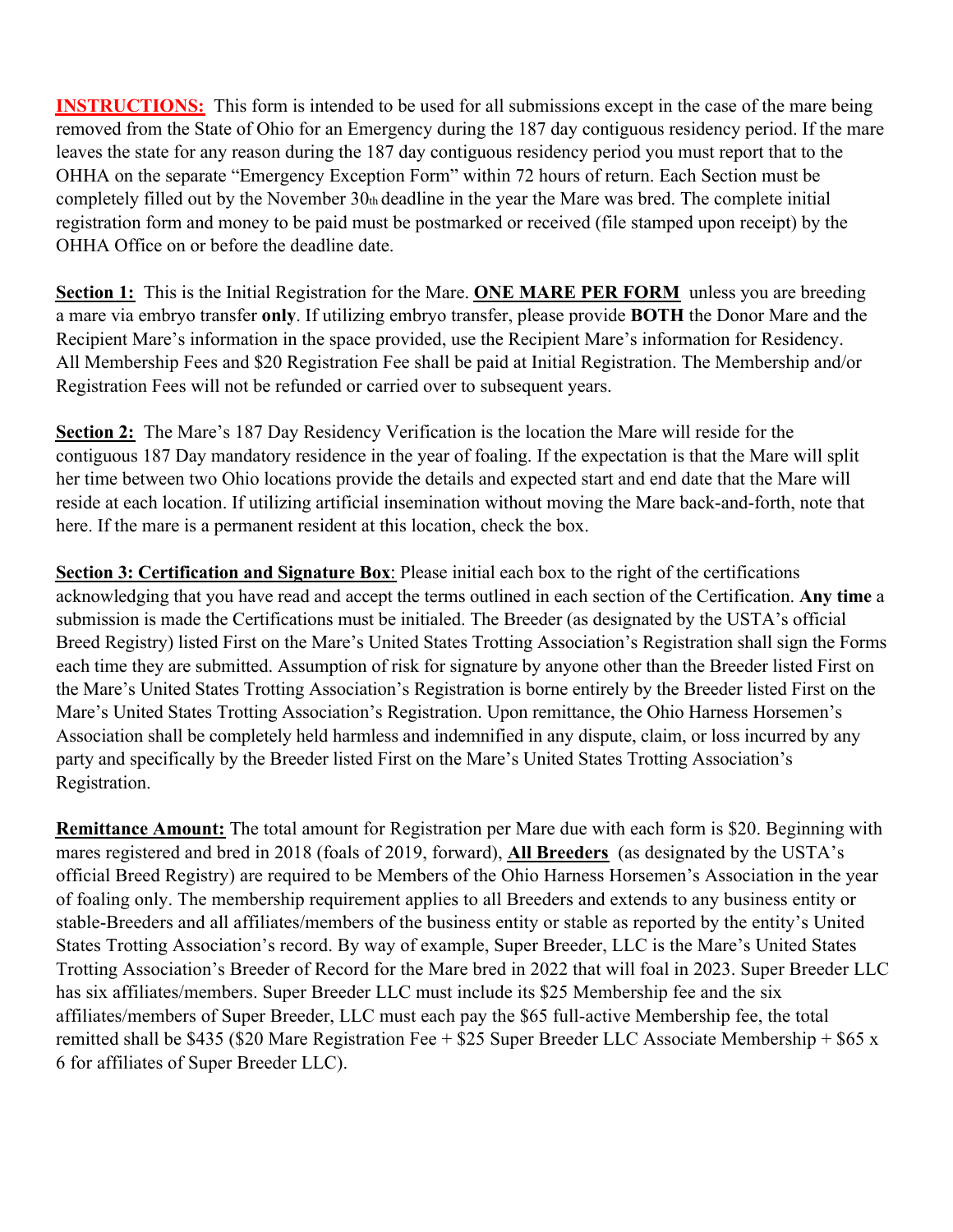## Ohio Breeder's Award Program Complete Rules

(A.) A portion of the discretionary funds that are paid to the Ohio Harness Horsemen's Association (the "OHHA") by the Standardbred permit holders from the video lottery terminal wagering will be used to pay breeder's awards to the owners of the dams of Standardbred horses that were born in 2013 and thereafter and are sired by a stallion that was registered as a Standardbred stallion with the Ohio State Racing Commission for the applicable breeding season. Breeder's awards will be paid beginning with the 2016 racing season. No Later than December 31 of each year beginning in 2016, the OHHA will establish the total sum that will be paid as breeder's awards with respect to races conducted during the next succeeding calendar year. "Breeder" is defined as any person(s), entity or entities listed as the Breeder on the registration certificate.

(B.) All horses born in 2013, 2014, 2015 and 2016 that meet the requirements of subsection (A) will be eligible to earn breeder's awards for the Breeder(s) of the foals without their dams being registered pursuant to subsection (C). (C.) For mares bred in 2018 with foals of 2019 and thereafter, in addition to the requirements of subsection (A), the following eligibility requirements will apply:

- 1. The horse must be born in the State of Ohio and the dam must reside in the State of Ohio during the year of foaling for a continuous period that is not less than one hundred eighty-seven (187) days. Continuous residency is subject to exceptions for acts of God, medical emergency, or participation in an out-of-state public sale for a period of up to fourteen days. Valid exceptions must be reported on an Exception Waiver Form to the OHHA no later than 48 hours after moving the mare out-of-state and must provide full details for the exception to apply.
- 2. The dam of the horse must be registered with the breeder's award program with the OHHA between September  $1<sup>st</sup>$  and November  $30<sup>th</sup>$  of the year or breeding. All forms necessary will be provided by the OHHA by request and will be available for download from the OHHA website. Beginning with mares bred in 2018 and thereafter, the breeder(s) of each horse must be members of the OHHA in the year of foaling. Validly executed Assignments of Interest for Breeders Awards are accepted if signed by the Breeder(s) and only if the Breeders Award and the Breeder(s) are in good standing, with active Memberships at the time of Assignment on the Interest.
- 3. The information that is provided at the time of registration of the mare shall include the name and tattoo number of the mare, the name of the Ohio-registered stallion that the mare was bred to, the location in the State of Ohio where the mare resides or will reside during the year of foaling, the date when the mare began residency or is expected to begin residency in the State of Ohio, and the names and addresses of the Breeder(s) of the mare at the time of registration with the program. The form shall include a sworn verification-certifying residency pursuant to Paragraph 1, for the mare. At the time of registration of the mare the Breeder(s) shall also provide a completed I.R.S. W9 Form and Full Waiver and Consent to enter onto the resident mare's property for residency verification purposes.

(D.) For mares bred in 2019 with foals of 2020 and thereafter, the dam of the horse must be registered with the breeder's award program with the OHHA between September 1<sup>st</sup> and November 30<sup>th</sup> of the year of breeding. Any mare registration received at the OHHA office from December 1<sup>st</sup> to midnight December 31<sup>st</sup> shall include an additional \$100 late-registration fee per mare. If not automatically accompanied by the late-registration fee you will be invoiced, non-payment of the late registration fee will result in a failure to register the mare for that year's Breeder's Awards program. All mare registrations and fees must be received by the OHHA office by midnight December 31<sup>st</sup>. All forms necessary will be provided by the OHHA by request and will be available for download from the OHHA website.

1. A registration fee of \$20.00 per mare will be charged, payable to the OHHA at the time of registration,

together with the OHHA membership fee if not previously paid, and any late-registration fee.

(E.) Ohio breeder's awards shall be paid only for two and three-year-olds racing in 2016 forward. Breeder's awards will be payable for the following eight categories:

- (1) 2-year-old trotting fillies
- (2) 2-year-old trotting colts.
- (3) 2-year-old pacing fillies
- (4) 2-year-old pacing colts
- (5) 3-year-old trotting fillies
- (6) 3-year-old trotting colts
- (7) 3-year-old pacing fillies